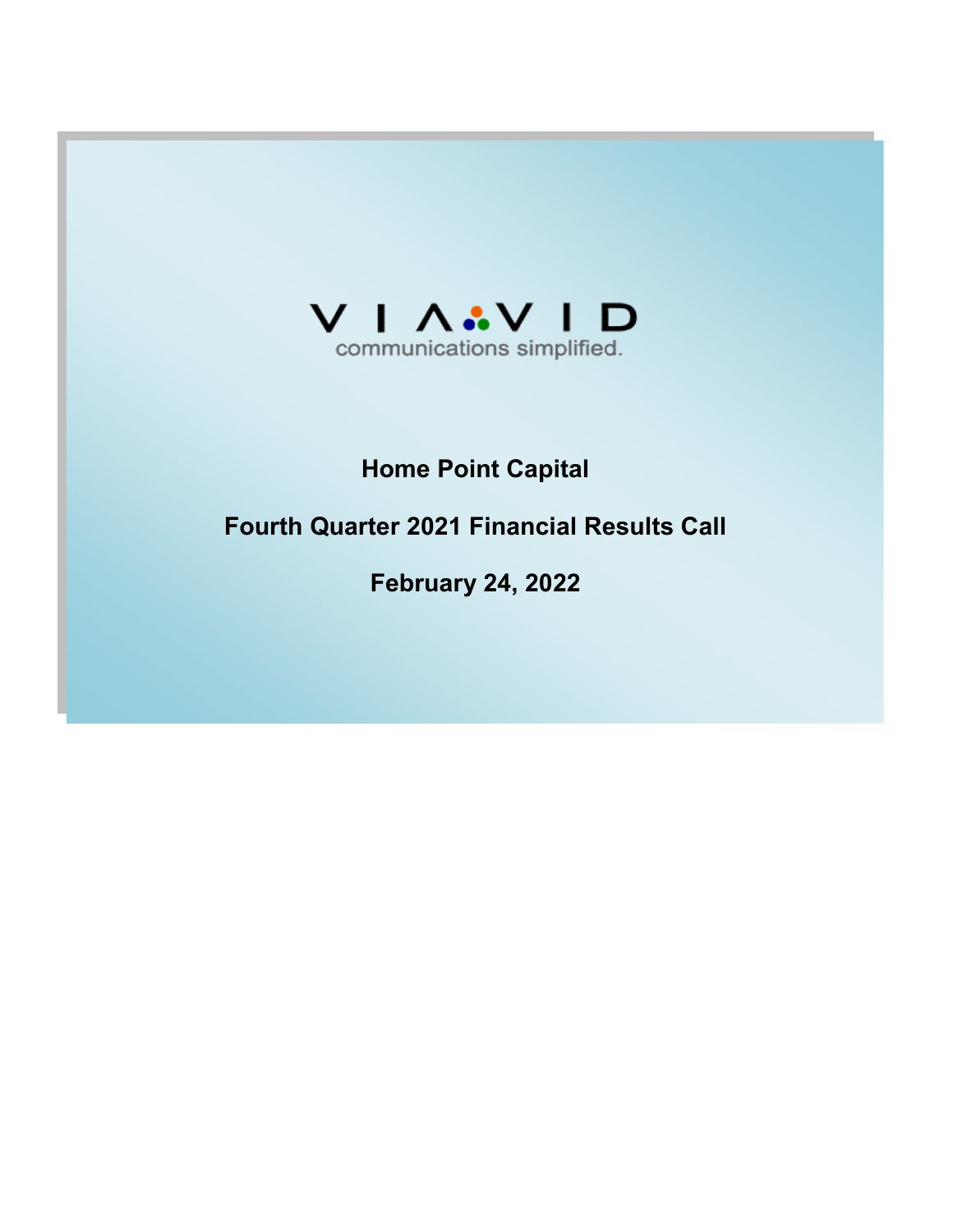# **C O R P O R A T E P A R T I C I P A N T S**

**Ginger Wilcox,** *Head, Investor Relations*  **William Newman,** *President, Chief Executive Officer & Director*  **Mark Elbaum,** *Chief Financial Officer* 

# **C O N F E R E N C E C A L L P A R T I C I P A N T S**

**Douglas Harter,** *Credit Suisse*  **Kevin Barker,** *Piper Sandler & Co.*  **Brock Vandervliet,** *UBS*  **Richard Shane,** *JPMorgan Chase & Co.*  **James Faucette,** *Morgan Stanley*  **Steven DeLaney,** *JMP Securities*  **Mihir Bhatia,** *Bank of America Merrill Lynch* 

# **P R E S E N T A T I O N**

## **Operator**

Good morning, and welcome to Home Point Capital's Fourth Quarter 2021 Financial Results Call.

Please be advised that today's conference call is being recorded.

Please go through the IR website to obtain our earnings materials.

I will now turn the call over to Ginger Wilcox, Head of Investor Relations at Home Point Capital. Thank you. You may begin.

## **Ginger Wilcox**

Thank you, Operator.

Welcome to our fourth quarter 2021 earnings call. Joining me this morning are Willie Newman, President and Chief Executive Officer, and Mark Elbaum, Chief Financial Officer. During our prepared remarks, we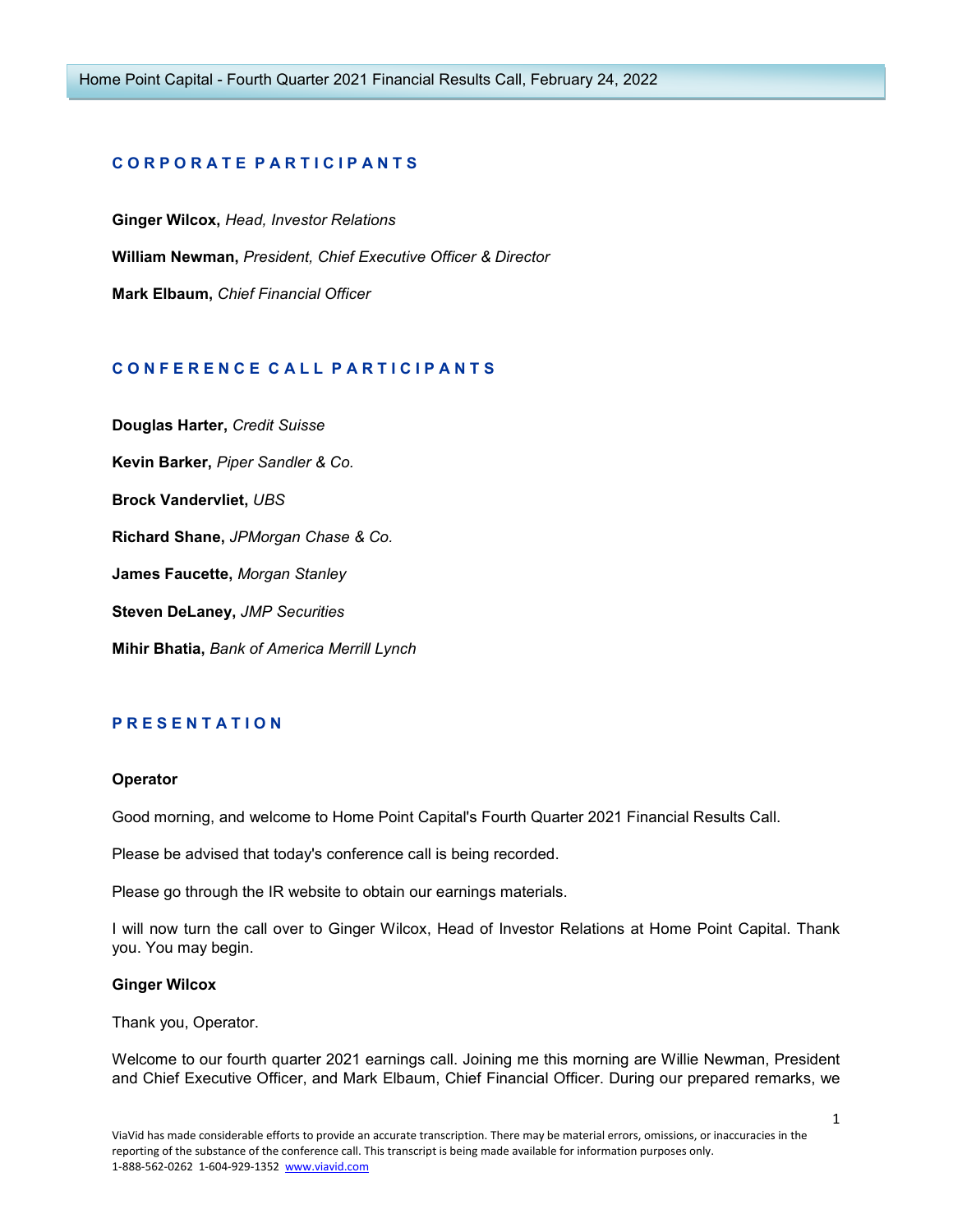will be referring to a slide presentation, which is available in the Events section of the Home Point investor relations website.

Before we begin, I'd like to remind you this call may include forward-looking statements which do not guarantee future events or performance. Please refer to Home Point's most recent SEC filings, including the Company's annual reports on Form 10-K which was filed on March 12, 2021, for factors which could cause actual results to differ materially from these statements. We may be discussing certain non-GAAP measures on this call, which Management believes are relevant in assessing the financial performance of the business. These non-GAAP measures are reconciled to the nearest GAAP figures in Home Point's earnings release, which is available on the Company's website.

I'd now like to turn the call over to Willie Newman, President and Chief Executive Officer.

## **William Newman**

Thanks, Ginger, and good morning, everyone.

During my prepared remarks, I'm going to briefly review our results for the fourth quarter and year ended December 31, 2021. I'll also talk about the key focus areas for our business 2022 as we navigate through what we believe will be the most challenging part of the mortgage cycle. After that, Mark will provide more details on our results as well as insights into what we are seeing so far in the first quarter. We'll then open up the call to take your questions.

In the fourth quarter, we generated funded origination volume of \$21 billion compared to \$24 billion in the fourth quarter of 2020 and \$21 billion in the third quarter of 2021. For the Full Year 2021, we generated record origination volume of \$96 billion, which is a 55% increase over 2020. Our origination volume was propelled by the strong expansion we made to our partner base throughout the year.

In the fourth quarter, we added 560 new broker partners. And in total for 2021, our third-party partner relationships increased by nearly 50%. We ended the fourth quarter with more than 8,000 broker partners and 676 correspondent partners. Our new broker partners represent a significant opportunity and provide us with a springboard for market share growth in 2022.

Looking at our servicing portfolio, we ended the fourth quarter with nearly 426,000 customers, which is up 22% year over year and down 1% from the third quarter. As Mark will discuss shortly, during the fourth quarter, we completed a Ginnie Mae MSR sale with approximately \$175 million in proceeds.

Even with MSR sales, our total balances grew 45% to \$128 billion during 2021. As discussed last quarter, we are evolving our servicing strategy by more actively managing and strategically monetizing the value of our MSR assets. The liquidity generator will be used to strengthen our balance sheet by reducing outstanding debt and for investment in our partner experience.

From a financial perspective, in 2021 we recorded total net revenue of \$962 million and net income of \$166 million. Notably, even with the challenges presented in 2021 we generated a 21% return on equity, comfortably above our 15% minimum target. In the fourth quarter, we generated total net revenue of \$181 million and net income of \$19 million, or \$0.14 per diluted share.

As we have discussed previously, there has been significant pressure on margins, particularly in the wholesale channel. Additionally, interest rates are rising, which has put pressure on mortgage origination volume. To offset some of that margin pressure, we continue to accelerate our efforts to deploy new technology that will lower costs and improve the efficiency of our operations.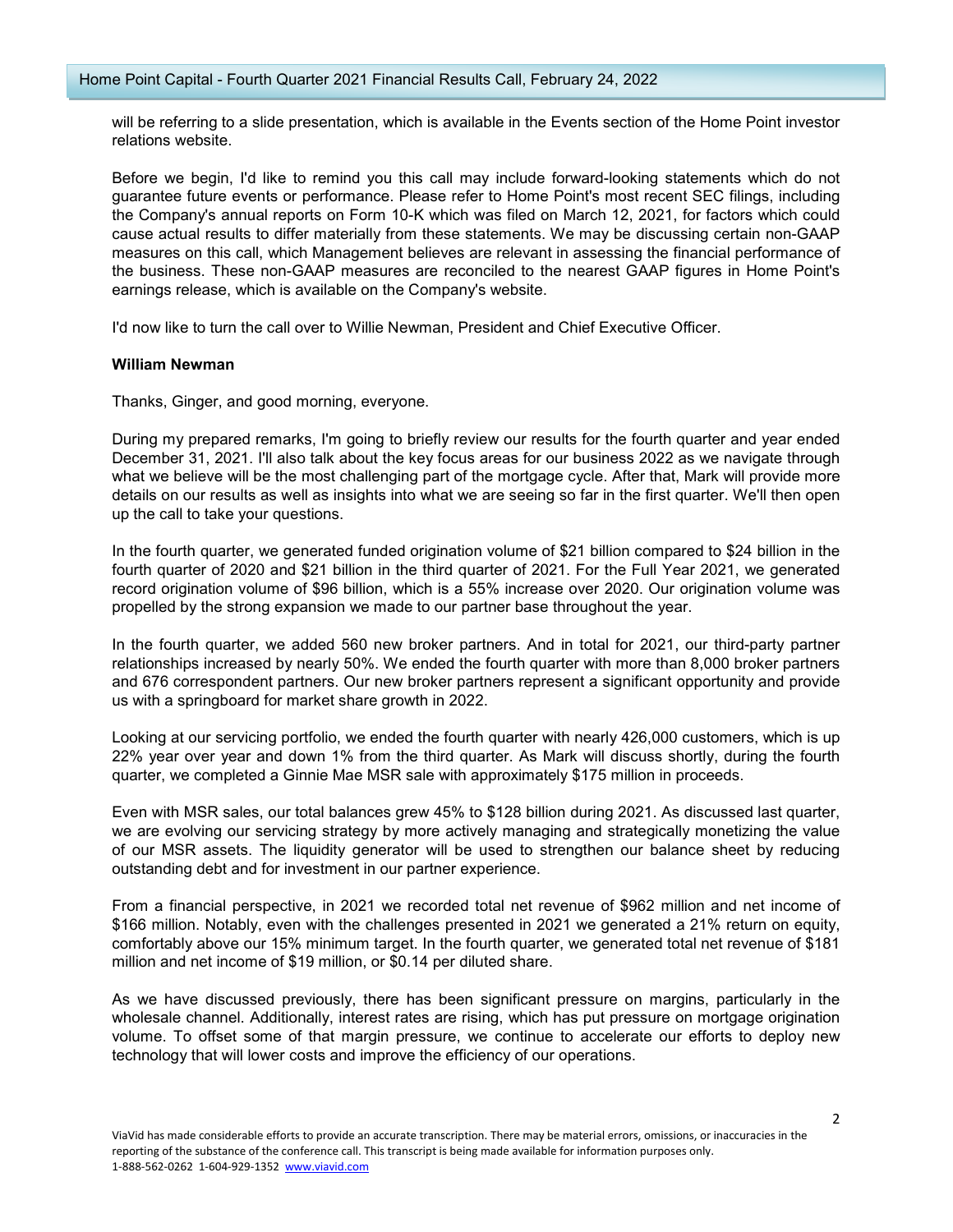In the fourth quarter, we made meaningful progress in expense management with a \$23 million reduction in our direct origination costs versus the prior quarter.

Looking at 2022, the mortgage industry is entering a challenging part of the mortgage cycle, with higher rates leading to a shrinking refinance market while industry capacity remains at an all-time high. We are focused on navigating through this downturn while continuing to enable future growth. As such, these are Home Point's priorities.

Liquidity. We have thoroughly evaluated our balance sheet and are monetizing nonstrategic assets at attractive levels. As previously noted, these proceeds will be primarily used to reduce leverage, improve our financial ratios and create headroom for future growth.

Rigorous cost management. We have continued to reduce our direct cost to originate. In addition to our recently announced relationship with ServiceMac, we expect to transition our servicing platform to a lower variable expense construct. This also provides flexibility for active MSR Management. Additionally, we are in the process of executing a zero-based cost review of our corporate functions.

Finally, we will continue to invest in the most significant growth opportunities and be well positioned to grow our wholesale market share. We strongly believe that efficiencies driven by the broker wholesale lender partnership will accelerate market share growth in the channel.

With regard to liquidity, we have agreements in place to sell MSRs and other nonstrategic assets, which are expected to generate proceeds in excess of \$700 million. These sales are anticipated to close in the first and second quarters of 2022.

On the expense side, we have been aggressively managing costs in originations since early 2021. In a sense, the competitor-driven dislocation in wholesale benefited us, in that it forced us to look closely at cost before the overall market started to contract. This gave us a head start. And we intend on leveraging that momentum as others are just starting the cost management process.

Specific to servicing, as noted, we have entered into an agreement with ServiceMac to manage their servicing operations. Servicing is very much a scale business. And as we transition to active MSR management, it became evident that the most effective way to get the advantages of scale was to partner with a like-minded operator.

For Home Point, the result is lower and variable costs, with the benefits of a growing platform investing in capabilities. Additionally, ServiceMac will take on our servicing associates, which will both enable the transition and provide for continuity with our customers and partners.

While we believe the environment requires what may be considered defensive actions, we fully intend on continuing to play offense where we believe the greatest opportunities lie. For us, that means wholesale. As we've seen in previous cycles, including 2018 and 2019, a purchase-centric origination market creates enormous opportunity for mortgage brokers and the wholesale channel because of the inherent cost advantages created by the alignment between brokers and wholesale lenders such as Home Point.

This, in turn, drives more loan officers to brokerages, which fuels market share growth in the Wholesale segment. According to select 2020 HUMTA data, the rates and fees offered to consumers through the top 10 wholesale lenders as compared to the top 10 retail lenders resulted in a \$2,600 average benefit to consumers.

More recent securitization data is supportive of this advantage for consumers ongoing. This is a compelling benefit that will become even more valuable as interest rates rise and affordability increasingly becomes an issue. The last time interest rates rose materially starting in 2018, the number of loan officers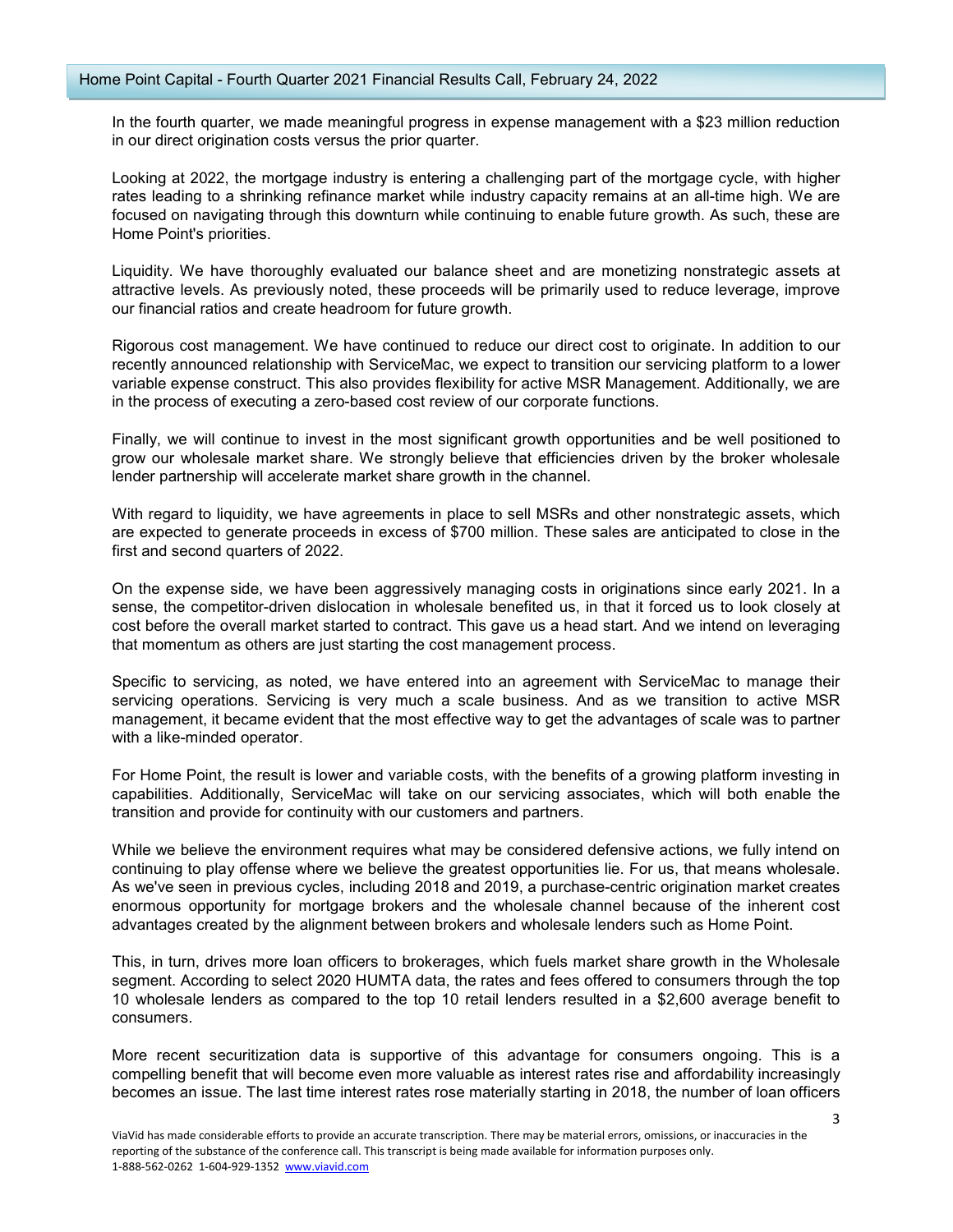joining brokerages increased by 28% in the following year. We expect an even greater rate of growth in 2022.

At Home Point, we have strategically built our business for this type of cycle with our focus on the wholesale channel. Mortgage brokers have strong relationships with local real estate professionals, and a partnership with wholesale lenders like Home Point can provide a better experience for the consumer.

As rates go up, consumer desire for the lowest possible interest rates, closing costs and fees will be even stronger, which brokers are best positioned to deliver. In addition, the transition of our servicing operation to ServiceMac will enable the redeployment of technology and process resources to support growth of the wholesale channel, including expanding product offerings and enhancing the partner experience.

We are especially focused on growing wallet share from the over 8,000 partners we are already engaged with. Even considering widely expected contraction in the overall mortgage market, we continue to navigate through the competitive environment as one of the top mortgage lenders in the country.

Our position as a leader in wholesale lending puts us in great position to both drive and leverage growth in the channel. In summary, we will continue to build on the strengths of our flexible business model to protect and ultimately grow our book value.

With that, I'd like to turn the call over to Mark.

## **Mark Elbaum**

Thanks, Willie, and good morning, everyone.

Starting with Slide 5 of the earnings presentation. As Willie noted, 2021 was a record-setting year for Home Point with loan volumes totaling \$96 billion.

There's no doubt that in the previous two years we've been the beneficiary of favorable market conditions. And with the financial and process-related strides we've made, we have built a solid foundation from which we can continue to execute on our long-term strategy.

Even as interest rates began ticking upward and margins compressed in the fourth quarter, we continued to deliver strong performance across key origination and servicing metrics. In addition, we have included our return on equity results. For the full year of 2021, we showed a return on equity of 21%.

Turning to Slide 6. We have provided a summary of our quarterly and annual financial results. Total net revenue in the fourth quarter of \$181 million compared to \$275 million in the third quarter of 2021 and \$454 million in the fourth quarter of 2020.

Our total expenses of \$152 million in the fourth quarter of 2021 improved 32% versus the fourth quarter of 2020 and were 13% lower compared to the third quarter of 2021 due to our continued efficiency initiatives. The sequential quarter improvement in expenses was due to reductions of 13% in the Origination segment direct expenses, 15% in corporate expenses and 9% in Servicing segment direct expenses.

We generated net income of \$19 million in the fourth quarter of 2021 compared to net income of \$184 million year over year and compared to net income of \$71 million in the third quarter of 2021.

On Slide 7, we have included a quarterly breakdown of our funded origination volume by channel for the last five quarters. In aggregate, we generated \$21 billion of volume in the fourth quarter of 2021 and, as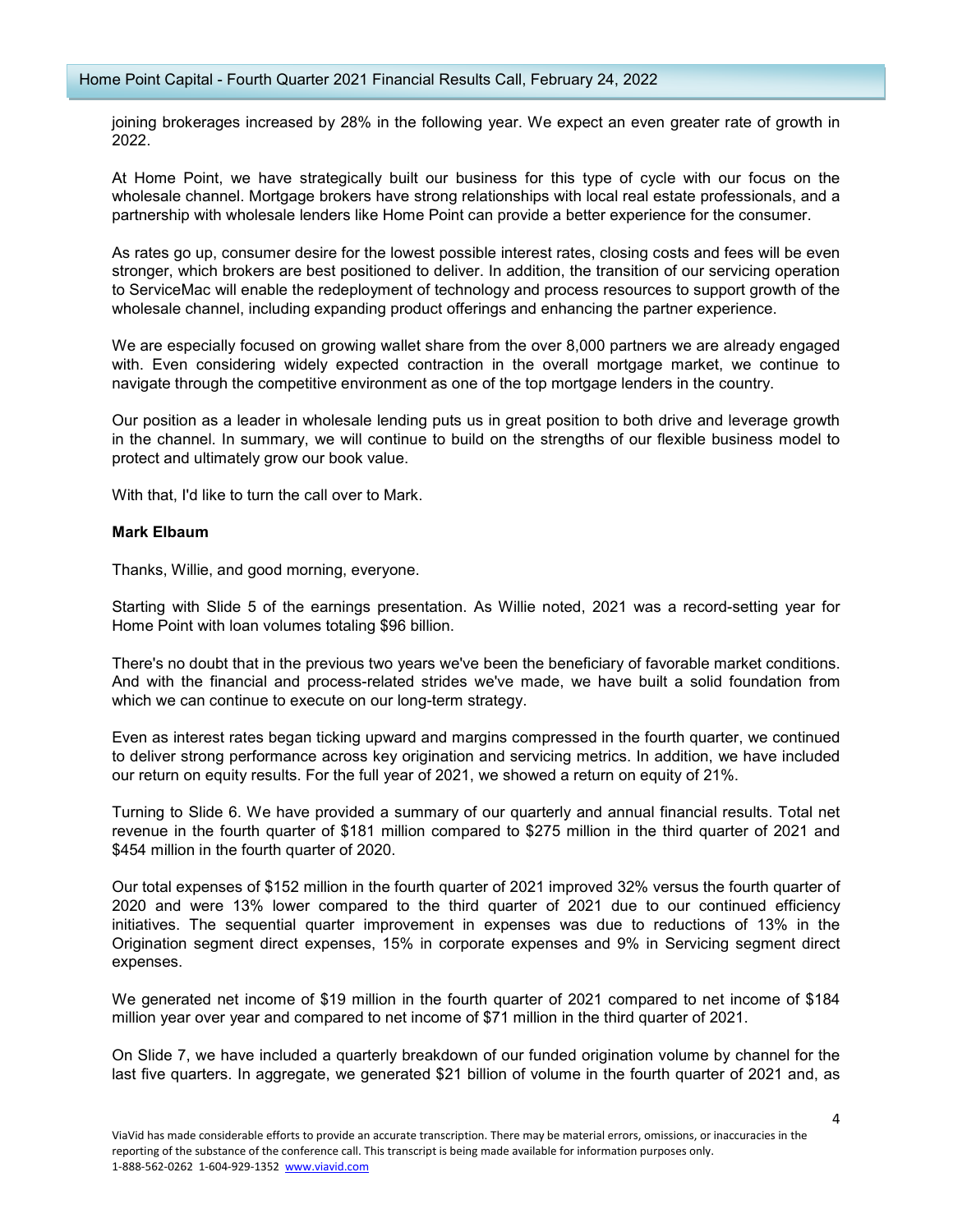mentioned previously, \$96 billion for the full year. Consistent with our overall strategy, the wholesale channel primarily drove our origination volume this quarter.

Slide 8 includes a snapshot of our Origination segment results. Origination segment revenue of \$103 million in the fourth quarter of 2021 compared to \$456 million year over year and \$184 million in the third quarter of 2021. Gain on sale margin attributable to channels before giving effect to the impact of capital markets activity was 59 basis points in the fourth quarter of 2021 versus 177 basis points in the fourth quarter of 2020 and 73 basis points in the third quarter of 2021.

The Origination segment contribution margin was \$2 million in the fourth quarter of 2021 compared to \$304 million in the fourth quarter of 2020 and \$67 million in the third quarter of 2021. At the end of the fourth quarter of 2021, our total third-party partner relationships grew by 45% year over year to nearly 8,700, which represents an increase of over 2,700 net new relationships over the last 12 months and 584 net new relationships in the last quarter.

On Slide 9, we have provided a snapshot of our Servicing segment's financial results. The number of customers in our servicing portfolio was nearly 426,000 at the end of the fourth quarter of 2021, a small reduction from the third quarter due to the sale of a Ginnie Mae servicing portfolio I will discuss in a moment.

The servicing portfolio UPB surpassed \$128 billion at the end of the fourth quarter of 2021, rising 45% year over year and up 2% compared to the third quarter of 2021. Similar to last quarter, we saw a slowdown in prepayments during the fourth quarter, which is reflected in the decline in the change in MSR fair value from amortization.

Loan servicing fees of nearly \$84 million in the fourth quarter of 2021 increased 54% from the fourth quarter of 2020 driven by the growth in our servicing portfolio, and decreased 9% from the third quarter of 2021 due to the Ginnie Mae MSR sale.

Before including the impact of the mark-to-market fair value of our MSR asset net of hedging, the Servicing segment generated what we refer to as an adjusted contribution margin of positive \$31 million, which was an improvement from negative \$34 million in the year ago quarter and from \$9 million in the third quarter of 2020.

Servicing segment contribution margin for the fourth quarter of 2021 was \$74 million compared to a negative \$17 million in the fourth quarter of 2020 and positive \$86 million in the third quarter of 2021. Our 2021 fourth quarter contribution margin benefited from a \$43 million increase in the mark-to-market fair value net of hedge of our MSR asset due primarily to an increase in interest rates during the quarter.

As Willie mentioned, the sale of MSR and nonstrategic assets, along with the recently announced servicing relationship with ServiceMac are examples of our ongoing strategy to monetize nonstrategic assets and manage costs.

During the fourth quarter, we completed a Ginnie Mae MSR sale with an aggregate UPB of approximately \$13.1 billion, which represented approximately 77% of our Ginnie Mae MSR portfolio as of September 30, 2021. The total purchase price for the servicing rights was approximately \$175 million. With the MSR sales, we have excess capacity in our servicing operations, which would ultimately have had a notable impact on our cost per loan. By partnering with ServiceMac and taking advantage of their scale, we expect to transition our servicing platform to a lower variable cost and provide additional flexibility to manage the MSR asset. This strategic move also enables us to redeploy resources to support growth in Home Point's origination channel, including expanding product offerings and enhancing the broker partner experience.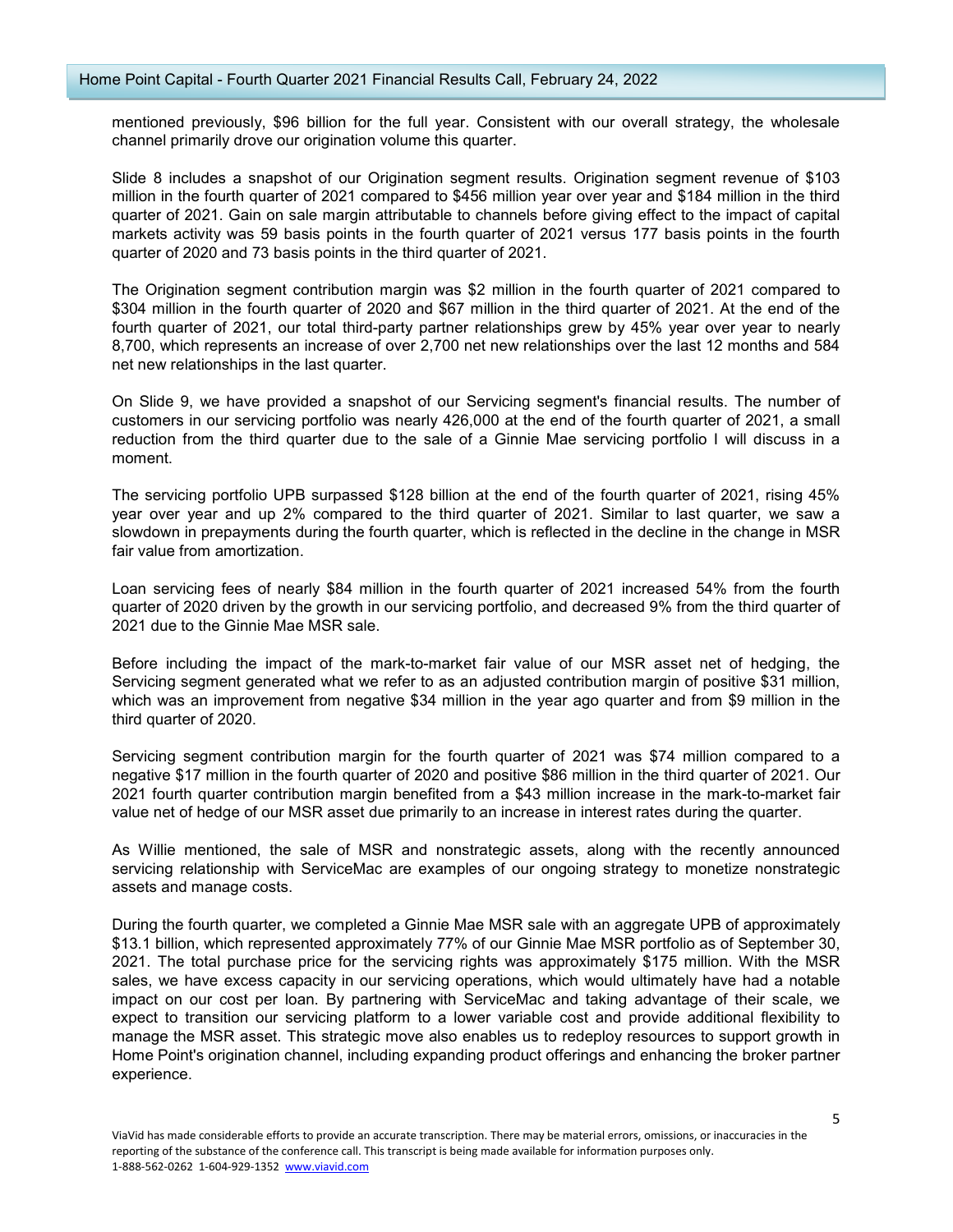Turning to Slide 10. We have included a summary balance sheet which highlights our capitalization and liquidity profile. At the end of the fourth quarter of 2021, we had \$555 million of available liquidity while our total assets stood at \$7 billion and our book value was \$777 million. Our total warehouse capacity remains at \$7.5 billion as of December 31.

Home Point Capital's Board of Directors has declared a cash dividend of \$0.04 per share for the fourth quarter of 2021, payable to shareholders of record as of March 10. It has also authorized a stock repurchase program where the Company may repurchase up to a total of \$8 million of its issued and outstanding common stock. The stock repurchase program expires on December 31, 2022.

Before I finish my prepared remarks, I would like to briefly discuss our financial outlook. As we look at the first quarter of 2022, we are focusing on improving margins. This may result in a greater degree of variance on production. We are also taking steps to protect our book value through effective cost management which will benefit us in all rate environments.

In the first quarter of 2022, we expect to fund between \$12 billion and \$15 billion, with margins in the 60 to 70 basis point range. With regards to our balance sheet, as Willie noted, we have agreements in place to sell nonstrategic assets. These asset sales give us a path towards a corporate debt to TCE leverage ratio target of one times.

As to origination volume, we expect to benefit from expanded product offerings as well as benefit from the expansion in the new partner base we established last year.

That concludes our prepared remarks for this morning. We are now ready to turn the call back to the Operator to take your questions.

Operator.

# **Operator**

Our first question comes from the line of Doug Harter with Credit Suisse. Please proceed with your question.

# **Douglas Harter**

Thanks. Hoping to talk more about the nonstrategic asset sales. I guess you said \$700 million. Is the \$75 million of the stake of Longbridge included in that total?

# **William Newman**

Hi, Doug. Good morning, it's Willie.

Yes, it is. So the Longbridge stake and primarily the rest of it at this point are MSR assets.

# **Douglas Harter**

Just on Longbridge, can you just tell us where that was marked at year end, just to give us a frame of reference of the \$75 million sale price?

## **William Newman**

I'll turn it to Mark.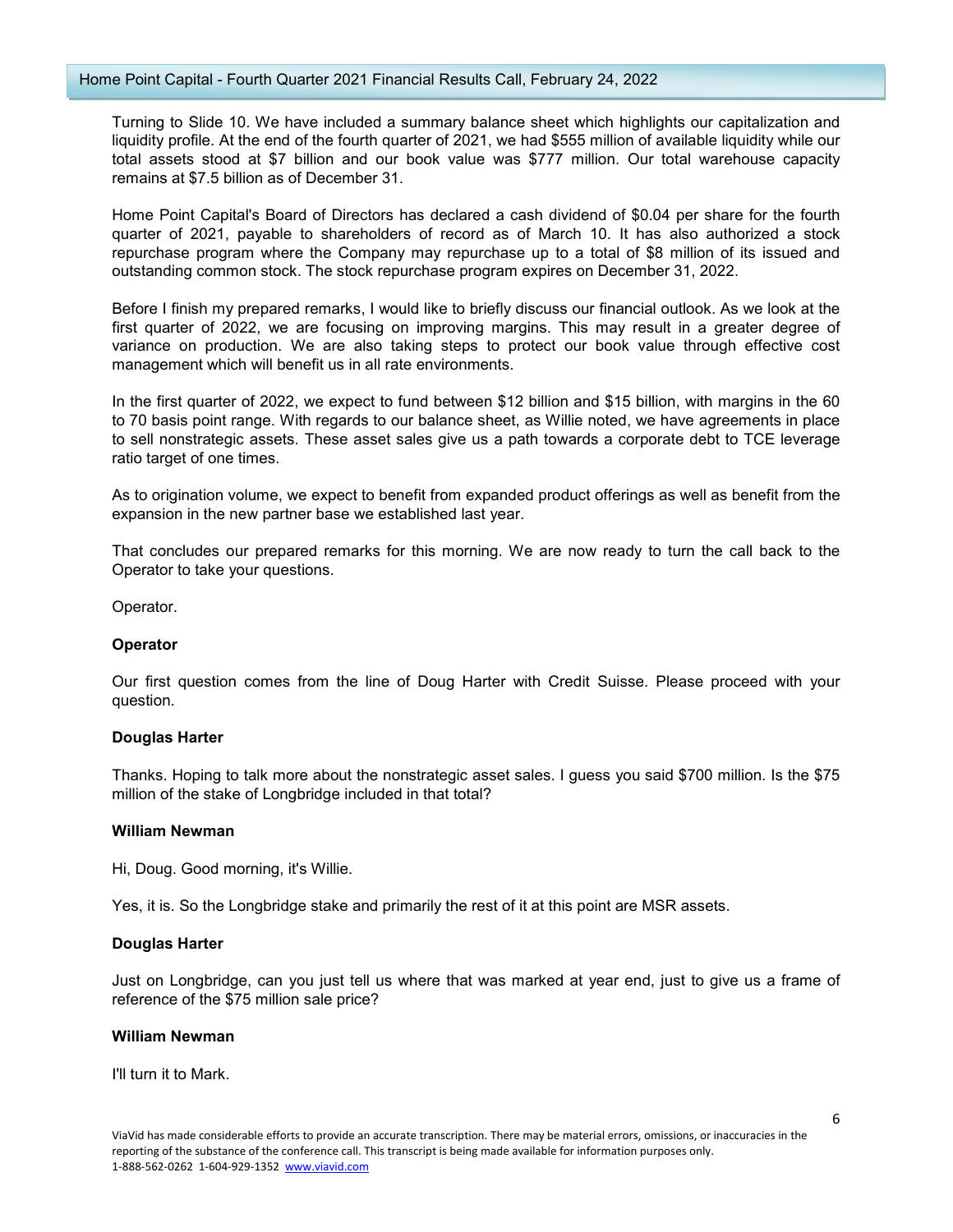# **Mark Elbaum**

Sure. So it was marked at… Got it here, about \$62 million is where it was marked at month end or quarter end. (Multiple speakers), if you go to our balance sheet, you'll see assets held for sale broken out separately because we have a Longbridge sale, and that would be the Longbridge stake. It's \$62.7 million actually.

# **Douglas Harter**

Got it. And then I guess the remaining MSR sales, just one, can you talk about which debt you would look to to repay? And then, two, just as you're thinking about those sales, how you think about balancing the trade-off of the cash flows from those servicing on the long term versus kind of the immediate liquidity it gives you?

## **William Newman**

Sure. So I'll take the second part first, which is if you look at what we're selling and then you look at the balance afterwards, obviously we've had a run-up in values as well. So we'll still have \$1 billion-ish MSR asset after these sales. And so we feel like we'll have sufficient kind of balance from a revenue/cash flow standpoint from the servicing.

Mark, you can talk about the debt.

# **Mark Elbaum**

Sure. As for the use of the proceeds, we'll be using it to pay down the debt related to our MSR facility.

And the reason we think that's a good idea is because that gives us liquidity that we can redraw as we, to Willie's point, add more MSR through new production. We'll have the ability to use that facility and continue to use that to fund our MSR growth. And should we choose to strategically sell MSR, then we would then pay that down. So it becomes kind of a working capital line in that respect.

# **Operator**

Thank you. Our next question comes from the line of Kevin Barker with Piper Sandler. Please proceed with your question.

# **Kevin Barker**

Good morning.

Could you outline the anticipated cadence of MSR sales? Is that all going to happen here in the near term? Or is that going to happen over a few quarters to get to that \$1 billion balance number?

#### **William Newman**

Hi, Kevin. Good morning, it's Willie.

That will happen in this quarter and the next quarter, the \$700 million that we've outlined.

# **Kevin Barker**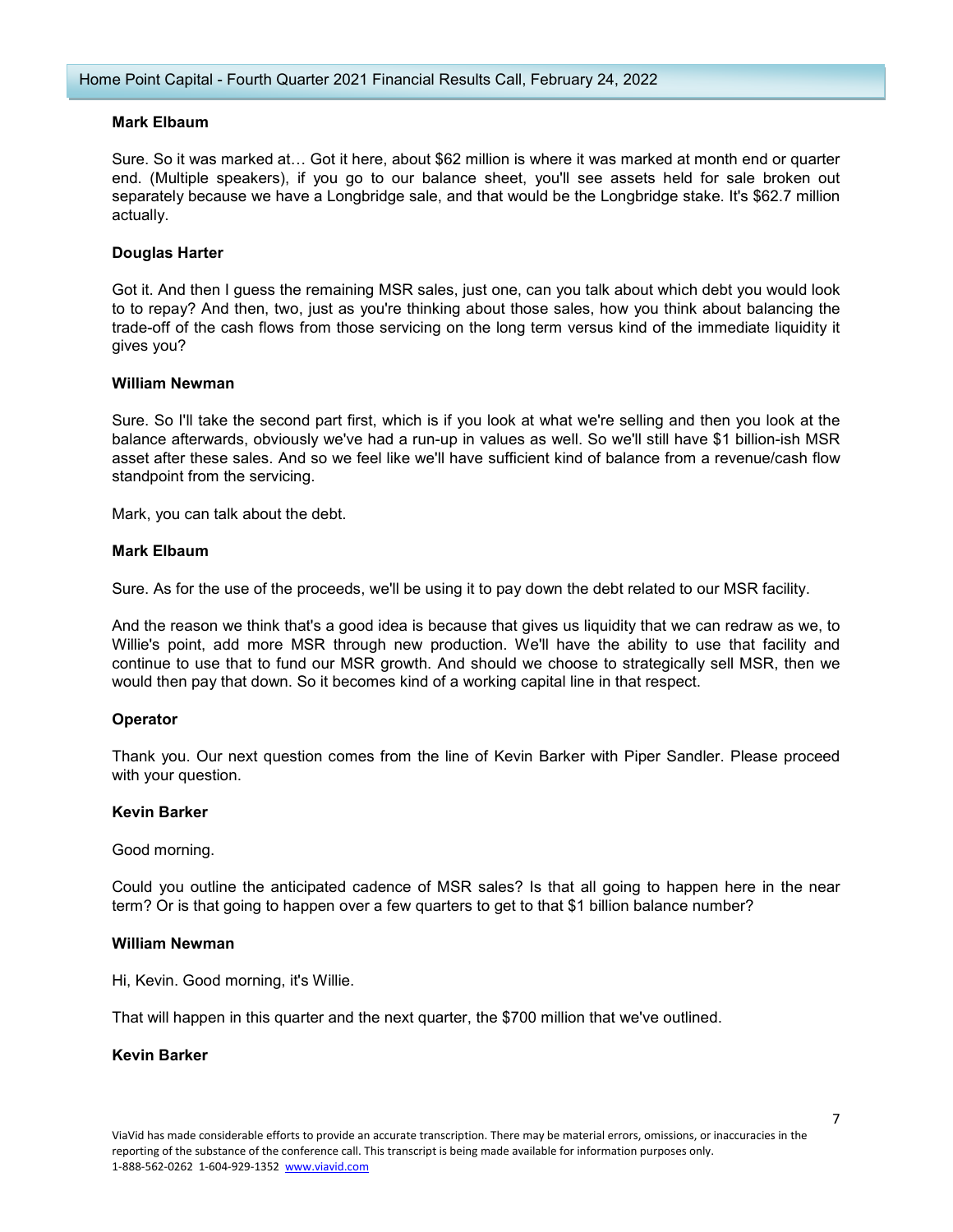Okay. And then those have all been mark-to-market that to fair value at this point, right, so real no big gain or loss on that. Is that right?

#### **William Newman**

Yes, I mean...

#### **Mark Elbaum**

That would be right.

#### **William Newman**

Yes, go ahead, Mark.

# **Mark Elbaum**

No, that would be right. It's basically going to be at fair value.

#### **Kevin Barker**

Rates have been up quite a bit in the first quarter. How much is your MSR marked up quarter to date, just given the move in rates so far?

#### **William Newman**

Mark, do you want to get that?

#### **Mark Elbaum**

Sure. That's not typically something we disclose, and furthermore, whatever answer I give you today will be wrong tomorrow given what's happening with rates right now. So stay tuned, we'll be keeping an eye on that as well.

#### **William Newman**

I do think the important things to help everyone understand is that obviously valuations have gone up substantially. We've been able to monetize a meaningful percentage of that valuation run up. So we feel really good about the position that we're in, both with regard to monetizing the asset, and then the asset that will continue to hold.

#### **Kevin Barker**

Yes, because we've seen markups somewhere between 10 and 15 basis points for some of the others that have reported so far. I'm just wondering if yes, if that's also going to be supportive of book value going into the first quarter just given everything that's going on, okay. And then you announced a buyback of \$8 million, but your debt is also trading at a fairly steep discount to par. Can you outline why you feel like it makes sense to buy the equity versus the debt right now? Because you are de-levering, right? And so you're targeting lower, better capital ratios. Why not just buy the corporate debt to net today with yields in the double digits?

## **William Newman**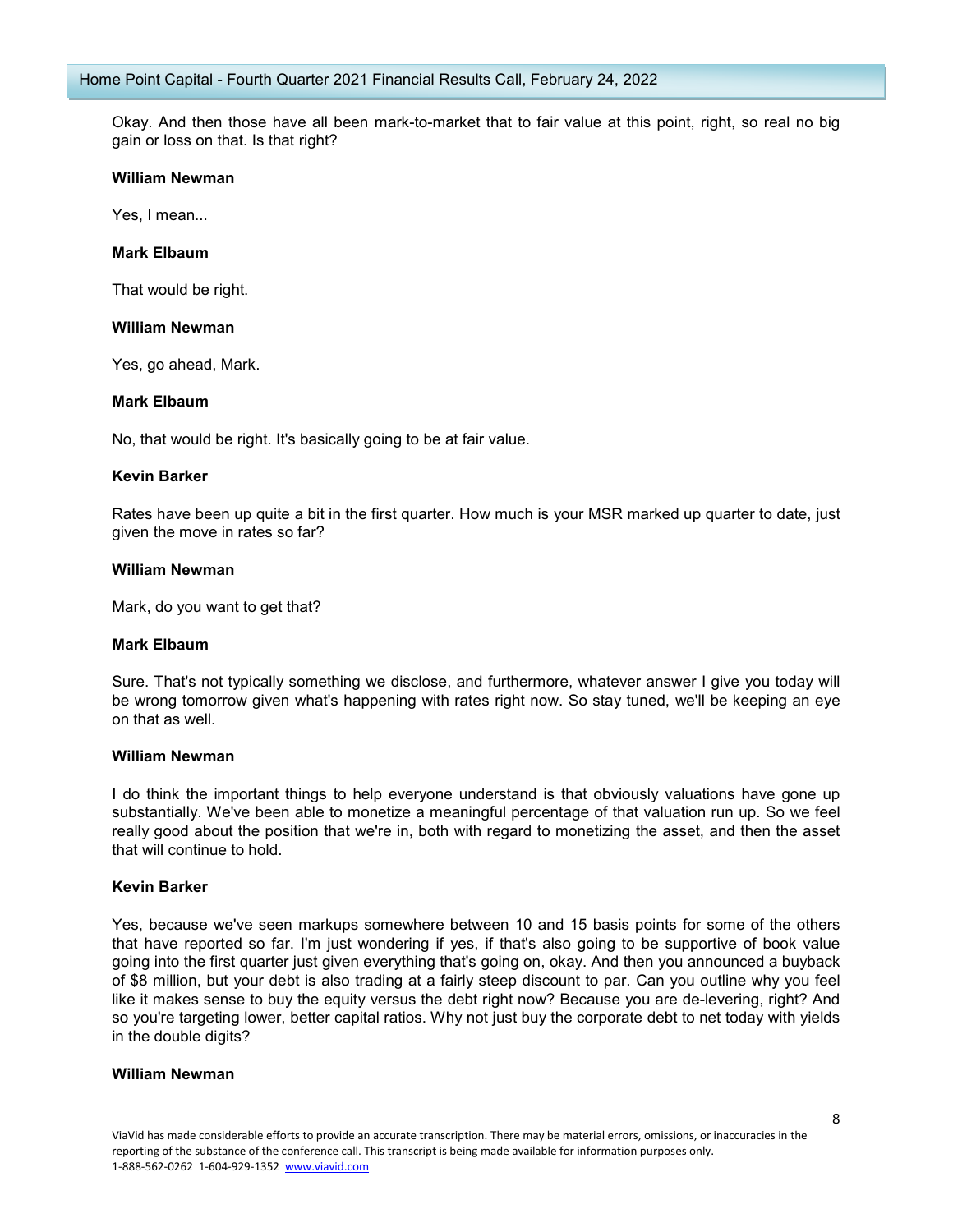We feel like having that debt out there at the rate that we have that is worth us maintaining. As Mark said, we'll pay down the debt that is more operating in nature.

As far as the equity goes, right now, as you know, we're selling in the neighborhood of 65% to 70% of book value, and we feel like that's a tremendous value. Any time someone wants to sell me \$1 for \$0.65 or \$0.70, we're going to look at buying it.

## **Operator**

Thank you. Our next question comes from the line of Brock Vandervliet with UBS. Please proceed with your question.

#### **Brock Vandervliet**

Hi, good morning. Thanks for the question.

Appreciate the disclosure on gain on sale by channel on Slide 14. Can you talk about gain on sale dynamics and where you see that in the pipeline by channel?

#### **William Newman**

Yes, Brock, it's Willie. I'll start.

We've changed our perspective a little bit on how we're managing gain on sale, or kind of more specifically margins. And because the environment is so challenging, we're really looking at how we can move margin up, which I know sounds a little bit counterintuitive. But we're willing to let volume fluctuate a bit more than historically we have in order to push margins up. So we're trying to establish really a cadence where we move margin up over time.

Mark, if you want to talk a little more specifically about that.

#### **Mark Elbaum**

Sure. Brock, we talked about margin, our margin forecast for the first quarter being in the 60 to 70 basis point range, and that would be related to the 58 basis points that we showed on Page 14. So it is creeping up a little bit from there.

And then between seasonality, higher rates, as well as our willingness to get more margin, we're expecting our volumes to be in the \$12 billion to \$15 billion range, and that would be down from about \$20.5 billion this quarter. So anyway, that's hopefully helpful in terms of where we're seeing margins.

#### **Brock Vandervliet**

Yes. And just as a follow-up, I hadn't heard that guide. That's interesting. How are you able to drive that higher? Because I would think there would be loans in pipeline that are underwater relative to current mortgage rates, and that might further pressure gain on sale. How are you seeing the increase there for Q1?

## **William Newman**

Yes, hi, Brock. It's Willie again.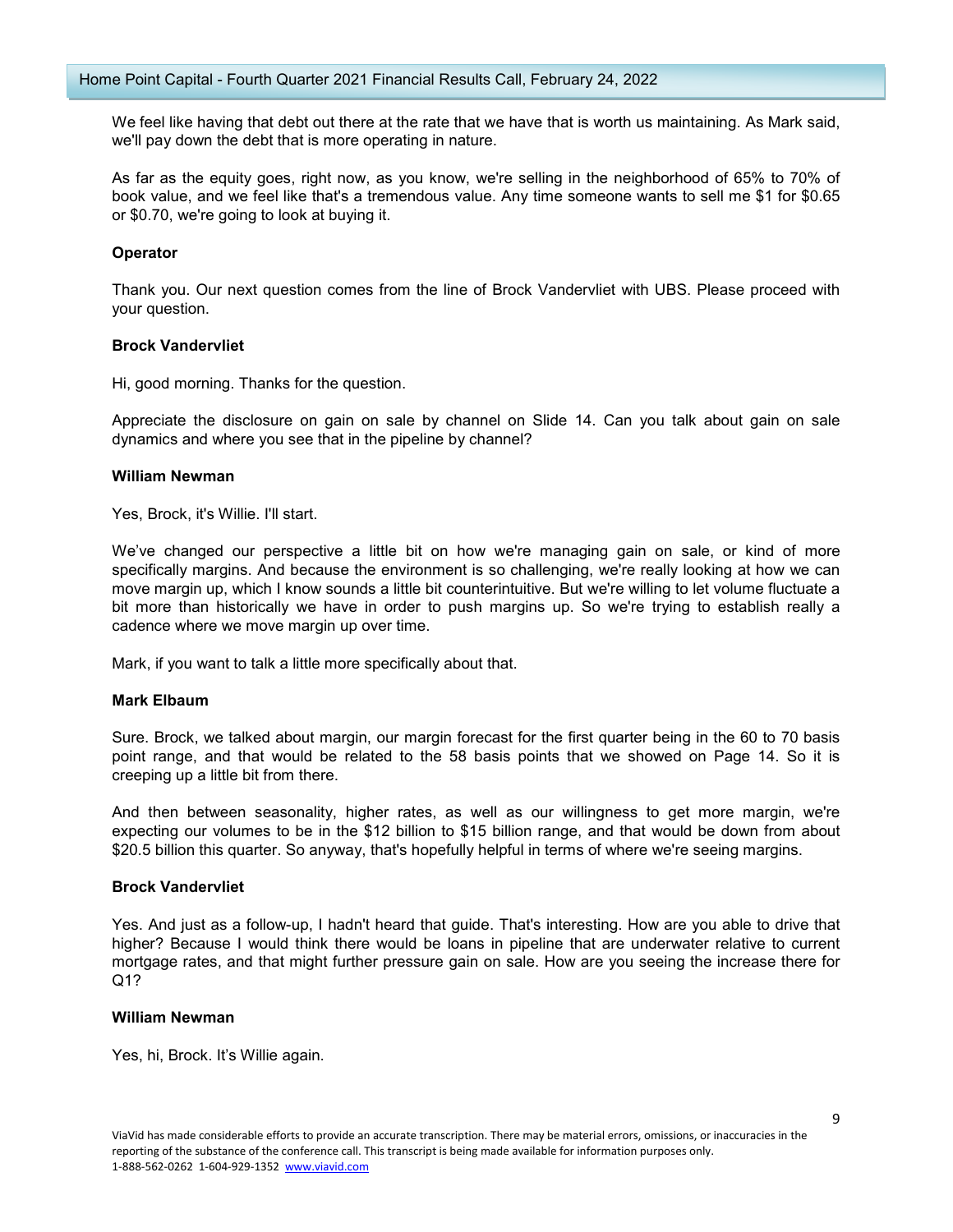I'd say a combination of improving our analytics on how we price, specifically around our partners on the wholesale side, and then just a greater degree of discipline around the pricing itself. So as I said, we're willing to let volume fluctuate a bit more than we have historically in order to accomplish that. But we think in the long run that's a better position to be in.

# **Operator**

Thank you. Our next question comes from the line of Rick Shane with JPMorgan. Please proceed with your question.

# **Richard Shane**

Thanks, everybody, for taking my questions this morning.

First thing, my understanding is the guidance that you just provided is in terms of fundings for the first quarter. Fundings is kind of a partially forward-, partially backward-looking metric given the locks. What is the outlook for locks during the first quarter, given that that's really what the gain on sale is calculated off of?

## **Mark Elbaum**

Sure. Good question. And yes, the answer is I would give the same guidance: \$12 billion to \$15 billion, both for fundings as well as for locks.

## **Richard Shane**

Great. That's helpful. Thank you. And then the other question I have is, if we look at the MSR mark, it's that you're carrying the MSR currently, I apologize, I want to say at 119. If we look at where the portfolio was sold in the fourth quarter, sold at 134, and it was carried at 111.

When we think about the sales that are coming over the next couple of quarters, is it fair to expect them to be closer to that 134? I know in response to Kevin's question you'd said you didn't expect any additional gains. But it does seem like there's a little bit of a gap there that could be profitable.

#### **William Newman**

I would say that the fair value is migrated closer to where the execution was. We really did get extraordinary execution on those Ginnie Mae sales. So I wouldn't expect certainly that level of spread ongoing.

As you know, overall, values have migrated up. So as Mark said, we expect closer to fair value on the execution. But we still feel like, especially with the run-up, we're getting strong execution. And we have a lot of interest in our product.

# **Operator**

Thank you. Our next question comes from the line of James Faucette with Morgan Stanley. Please proceed with your question.

#### **James Faucette**

Great. Thank you.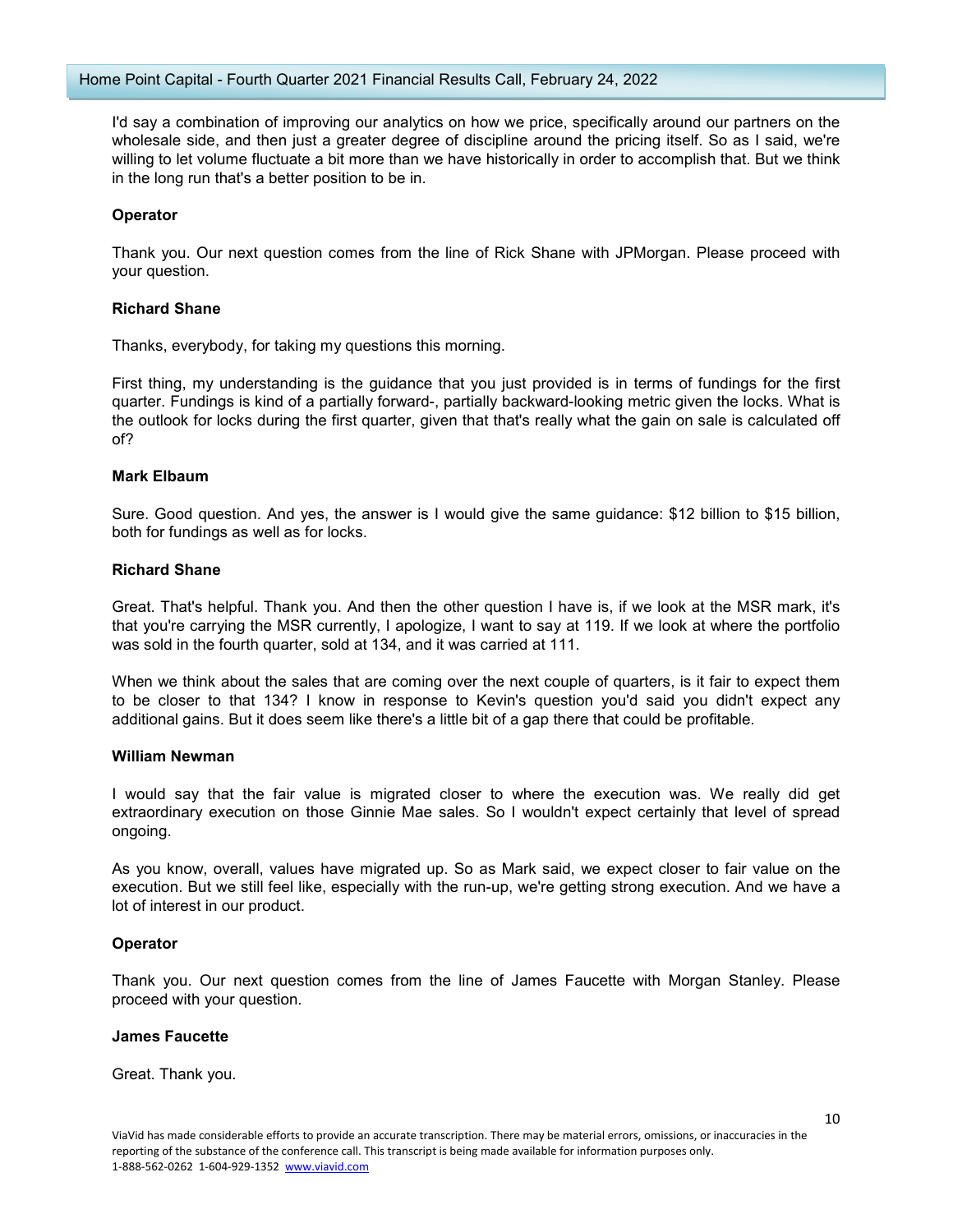I wanted to ask, as the interest rate environment is changing and you're looking at kind of the composition of that market, can you give us a sense of what's happening with the contribution from things like cashout refis? And then, what have you been seeing in terms of purchase volumes in just the beginning of the year as interest rates have moved up?

## **William Newman**

Hi, James.

Yes, obviously the composition has changed substantially. From a refinance standpoint, we see about 65% of our refinances to be cash-out at this point, which is obviously an extremely different mix than what it was just last quarter. From a purchase standpoint, now we're migrating over 50% of our flow is purchased.

And I'd say that the activity is a little bit muted in part, as you know, because of the supply challenges overall in the market. We do believe that there will be some increase from seasonality, but it remains to be seen how much of that will be based on the supply challenges that we're seeing.

## **James Faucette**

Thanks. And then you mentioned quite a bit taking advantage of this time to invest in capabilities and growing the broker channel. I guess I just have a couple of questions here, like how you're balancing investment, what you're focused on? Are you undertaking new technology initiatives, firstly?

And secondly, what are you expecting in terms of churn of brokers as we go through this cycle? Obviously, you've been successful in adding those. But are you going to have the increase to spend around making sure that you secure new brokers if there's a higher rising level of churn?

#### **William Newman**

Right. That's a really good question.

From a technology process standpoint, it's really the same path that we've been on previously, which is, specifically on the technology side, continue to implement our low code componentized technology, kind of, I'll say, across the origination process.

You're probably better say across the operations processes for the organization. So that, I'd say, is more status quo. And one of the things we are able to do because of the ServiceMac relationship is to do resources that we formerly had focused on our servicing operation and focus those on the origination side, specifically in wholesale. So that should give us an additional boost, even both from a capacity standpoint and optimally speed to market.

As it relates to the broker market overall, I think you saw from our remarks that we really look at this cycle very similar to and we believe even more significant than 2018, '19 when you saw rates up. You saw the benefits of wholesale and alignment between wholesale lenders and broker partners kind of peter out. And as a result, there was a significant inflow of loan officers into the broker space. So I'd say the churn element for us, we have significant opportunity with the 8,000 partners we've already signed up.

We believe the number of I'll say partner opportunities will grow more materially than it has previously, and it's been on a nearly 20% growth path over the last couple of years. So we're more focused at this point on expanding relationships with those that we have in the fold and then expanding the market overall.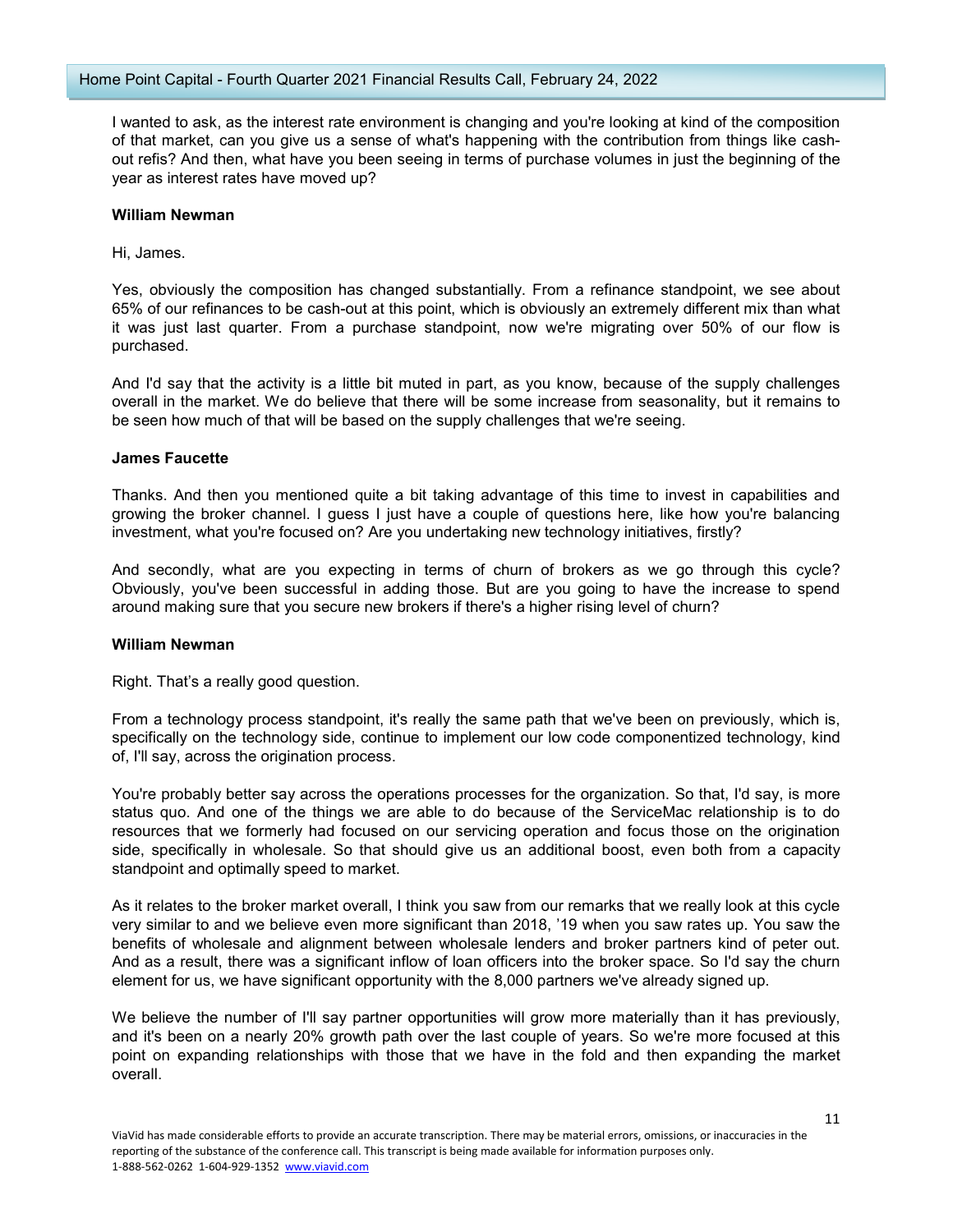# **Operator**

Thank you. Our next question comes from the line of Steve DeLaney with JMP Securities. Please proceed with your question.

## **Steven DeLaney**

Hi, good morning, Willie and Mark.

One of the things that hadn't been touched on yet that I think shows some progress is your corporate expenses. It looks like they fell \$6 million to \$35 million in the fourth quarter. Is there further room for efficiency and process in that line, that expense line?

## **William Newman**

Mark, why don't you take that one?

## **Mark Elbaum**

Sure. As Willie mentioned, we are conducting a zero-based budgeting exercise, which is going to be, frankly, across the entire Company, but certainly that will impact corporate. And it's I think just good corporate hygiene, especially as we are looking at volumes and margins dropping. So just reassess everything. And this is a journey we started back in the second quarter and will continue.

We're doing that analysis to make sure we have the right balance of what we need versus what's nice to have, and we'll be looking at opportunities there. So I'm not prepared to tell you exactly what our targets are, or where we're going with that, but I am certainly optimistic that we are going to do a thorough review of that and get that to the right level.

# **Steven DeLaney**

Okay. And my follow-up, Doug mentioned Longbridge. We noticed that last night as well, and looking at Ellington. It sounds like with you're being selective to selling down the Ginnie servicing to selling your interest in remaining interest in Longbridge, but you're really looking at the business and trying to be really focused on your core wholesale business and maximize that. Are there any other kind of tangential equity investments or affiliates attached to Home Point that might also be divested of going forward?

#### **William Newman**

Yes. This is Willie.

We do intend to look at potential opportunities within the balance sheet.

# **Steven DeLaney**

Okay. So there's some other noncore, I guess, is the way I would describe it, things that you may have not interested in identifying or being specific about, but we could see this type of activity going forward is what I'm hearing you say.

#### **William Newman**

Yes, that's right. So I think it's kind of interesting doing this call today based on what's happened over in Ukraine. But I think I've been in the business for a long time. I've been through a lot of cycles. And to me,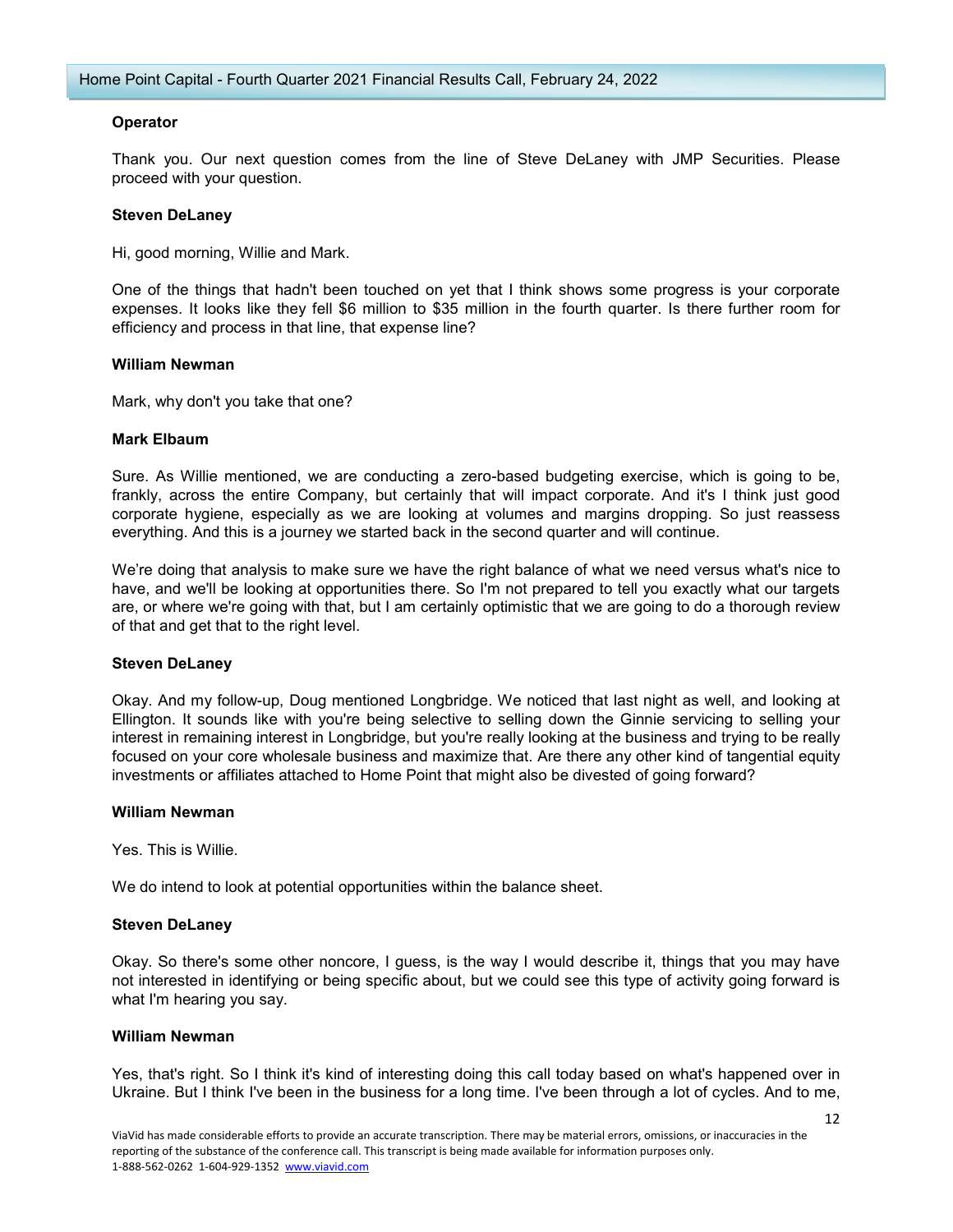where we're focused, which is, one, as I said, liquidity and getting as liquid as we can get in a volatile environment. I think there's no better place to be than being liquid; two is being laser-focused on the cost side. And again, having been through a lot of cycles, I think a lot of folks try to use hope as a strategy to hold on to their costs. And as Mark indicated, we're being very focused and very deliberate about what is necessary for us to continue to carry and what's important. But at the same time, number three is investing in where we see the greatest opportunities. And as you identified, Steven, as historical trends have shown and current trends are starting to indicate, the Wholesale segment is really where it's at, and especially for us the way we're positioned. So that's where we're going to be focused.

# **Operator**

Thank you. Our next question comes from the line of Mihir Bhatia with Bank of America. Please proceed with your question.

# **Mihir Bhatia**

Good morning, and thank you for taking my question.

I wanted to ask maybe to start just on the ServiceMac announcement from a few weeks ago. But I guess maybe just help us understand is there a way to quantify what the cost savings will look like and how that will change your—I guess, does it changed your strategy in any way? I'm thinking particularly on the direct side now that you have to go through ServiceMac.

# **William Newman**

Mark, why don't you talk about the cost piece? And then I'll come back to the strategic part.

# **Mark Elbaum**

Sure. As we're looking at our MSR asset as more of a strategic asset and doing sales, had we kept the platform in-house, that would have created a number of operational challenges, not the least of which is that we would have excess capacity on that platform and our per-unit cost would have risen.

But the ServiceMac relationship enables us to continue to have the same level of service to our customers, keep our employees, they're going to move over to ServiceMac, and then convert that cost to a variable cost at a lower level.

It enables us to keep more consistency on a per-unit basis rather than what would have happened, which is our cost might have stayed flattish in the aggregate on a notional basis, but our per unit would have gone up quite a bit. So that's the benefit of it.

You'll start to see now our servicing portfolio costs, our cost of service, rise up and rise down depending on how much servicing we choose to hold. So we've converted a fixed cost to a variable cost at a lower level.

# **William Newman**

Yes. As it relates to strategically specifically around direct, I mean, obviously direct is now a different dynamic based on the interest rate environment. But that said, one of the many benefits of working with ServiceMac is the continuity with regard to our associates in the servicing function. And with that, the ability to maintain the workflow between the two organizations as it relates to customers who are interested in a new origination with Home Point is there. So we'll be building those workflows in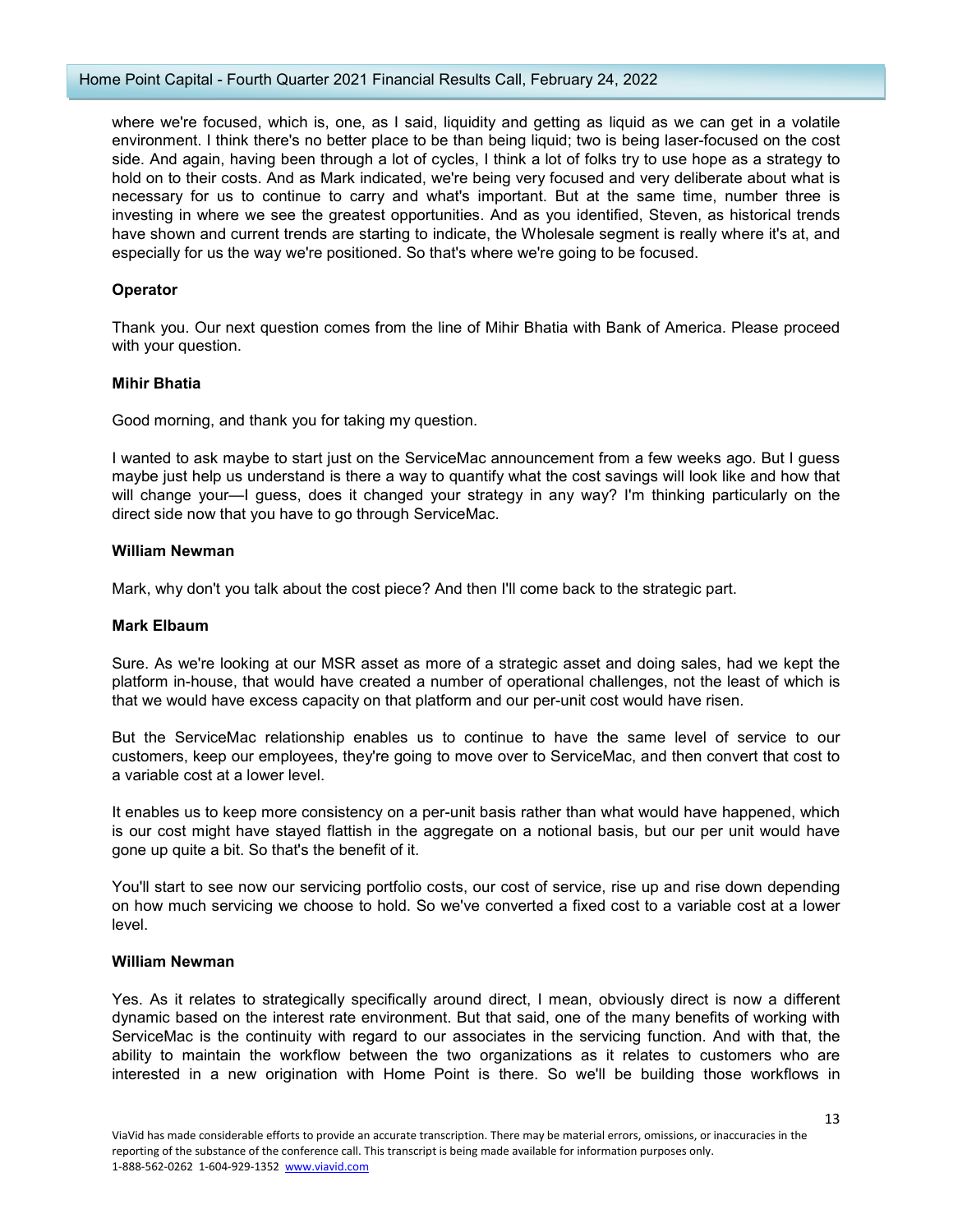conjunction with ServiceMac in a way that our customers will continue to have the great experience they had when it was one entity.

#### **Mihir Bhatia**

Got it. Thank you. And then just the other question I had was just around margins. And maybe looking just at the fourth quarter, they came down a fair amount. Is there any way for us or even for you like maybe to disaggregate how much of that was just driven by interest rate movements versus maybe like competitive intensity?

I guess the real question I'm trying to get at there is trying to understand how much is competition? Like what is the competitive intensity like? Did it increase in the fourth quarter; that's what drove margins lower? Just trying to understand the dynamics there.

## **William Newman**

Yes, it's a really good question.

I'd say the short answer is it's really hard to discern. But generally, it was really more of the origination environment with seasonality taking hold in November and December, there was just last one to go around. And as I mentioned in my earlier remarks, the industry really hasn't shed much capacity at this point. So that ultimately is what puts pressure on margins. You have all originations and you have a lot of capacity out there. So I think, as Mark indicated, that's why we're being very proactive from both a capacity management standpoint, technology and process standpoint, but certainly overall from a cost perspective.

# **Operator**

Thank you. Our next question comes from the line of Kevin Barker with Piper Sandler. Please proceed with your question.

# **Kevin Barker**

Thank you. Just to follow-up on some of the servicing questions that were already asked. Your servicing operating expense as a percentage of the overall UPB has been cut in half in the last six quarters. Do you expect the servicing operating expense to remain relatively flat from the fourth quarter levels when measured against the total UPB outstanding, or would that be embedded in the MSR mark, given your cost of service could change and change your value of the MSR?

#### **William Newman**

Mark, do you want to take that?

# **Mark Elbaum**

Sure. Yes. Good observation. We certainly made a lot of progress in lowering our internal cost to serve as a result of building scale as well as some of the moves we made with respect to moving off Ginnie Mae. So that's what created that.

We also have a very high-quality servicing book, and that's part of why the relationship with ServiceMac was so attractive, frankly, to both sides. What I would expect going forward is on a per-unit basis, on a per-unit basis, the cost to remain similar to where it is now, but it will become more variable in nature.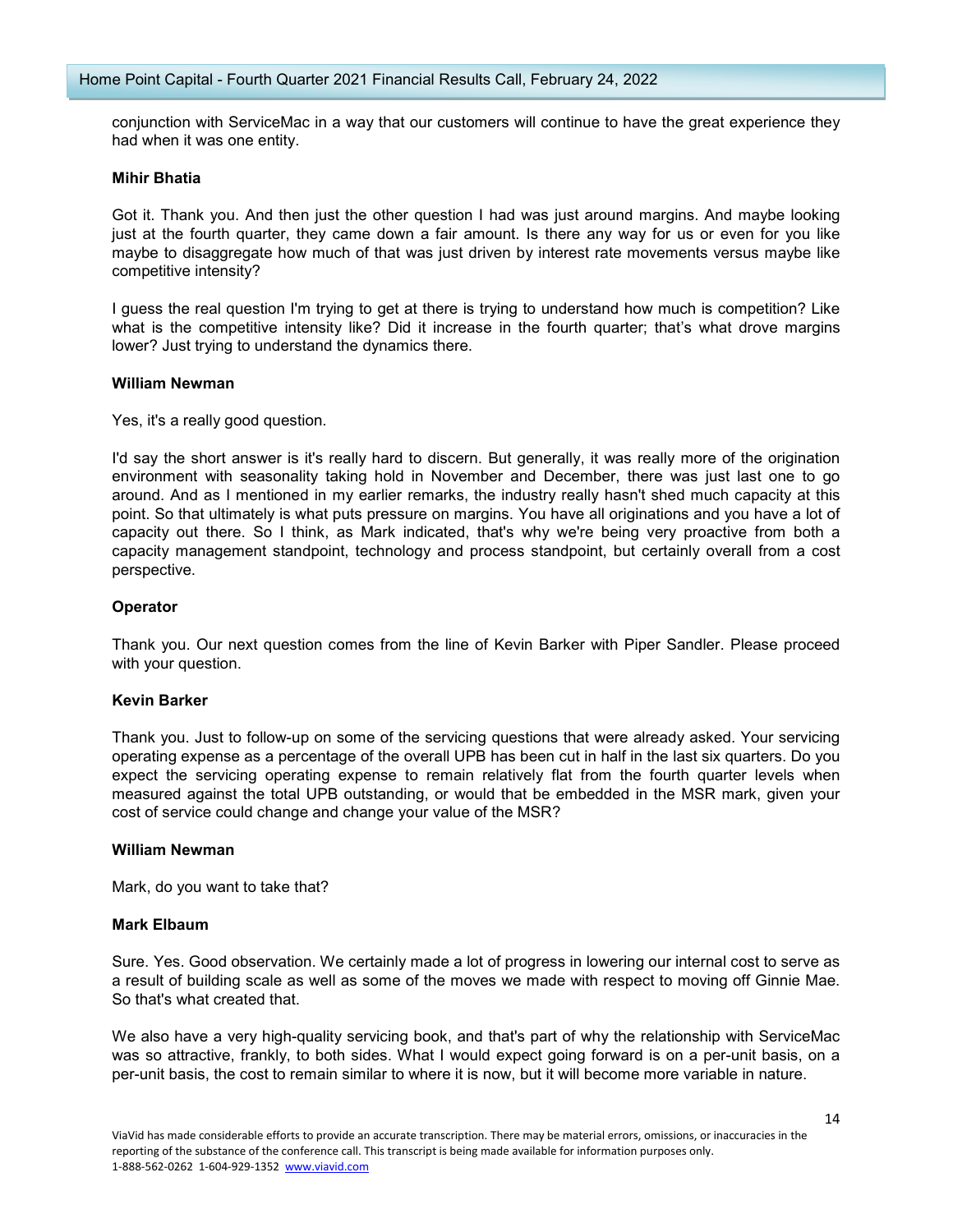In other words, right now, this quarter, for example, we had circa \$16 million of expenses attributable to the Servicing segment. As the portfolio decreases once we fully transition to ServiceMac, that will ratiometrically go down or up on a per-unit basis depending on the amount of servicing we're carrying.

(Multiple speakers)

Go ahead, Willie.

## **William Newman**

Sorry, it won't impact the MSR valuation.

## **Mark Elbaum**

I was going to follow up with that very same thing. It won't effect MSR valuation. Yes.

## **Kevin Barker**

Okay. Thank you for taking my questions.

## **Operator**

Thank you. Our next question comes from the line of (Inaudible) with Goldman Sachs. Please proceed with your question.

#### **Male Speaker**

Hi, guys, thanks for taking my questions. Most of them were answered. I just wanted to follow up on the balance sheet real quickly. If you give me a second, I know the 10-K hasn't come out yet, and so if you can help me on the term debt and other borrowings. It went up about \$116 million. Was that just the MSR lines? Or was it something else?

#### **Mark Elbaum**

No, that would have just been the MSR lines, and as the next couple of quarters progress, that will get paid down quite a bit.

#### **Male Speaker**

Awesome. And just a follow-up on the MSRs, what's the proportion of the MSRs originated this quarter were held versus sold?

#### **Mark Elbaum**

All of the MSRs that were created this quarter are held. The most of the MSR that was sold would have been let's call it portfolio MSR.

#### **Male Speaker**

Understood. I appreciate you guys taking my questions. Thank you so much. Best of luck.

# **Operator**